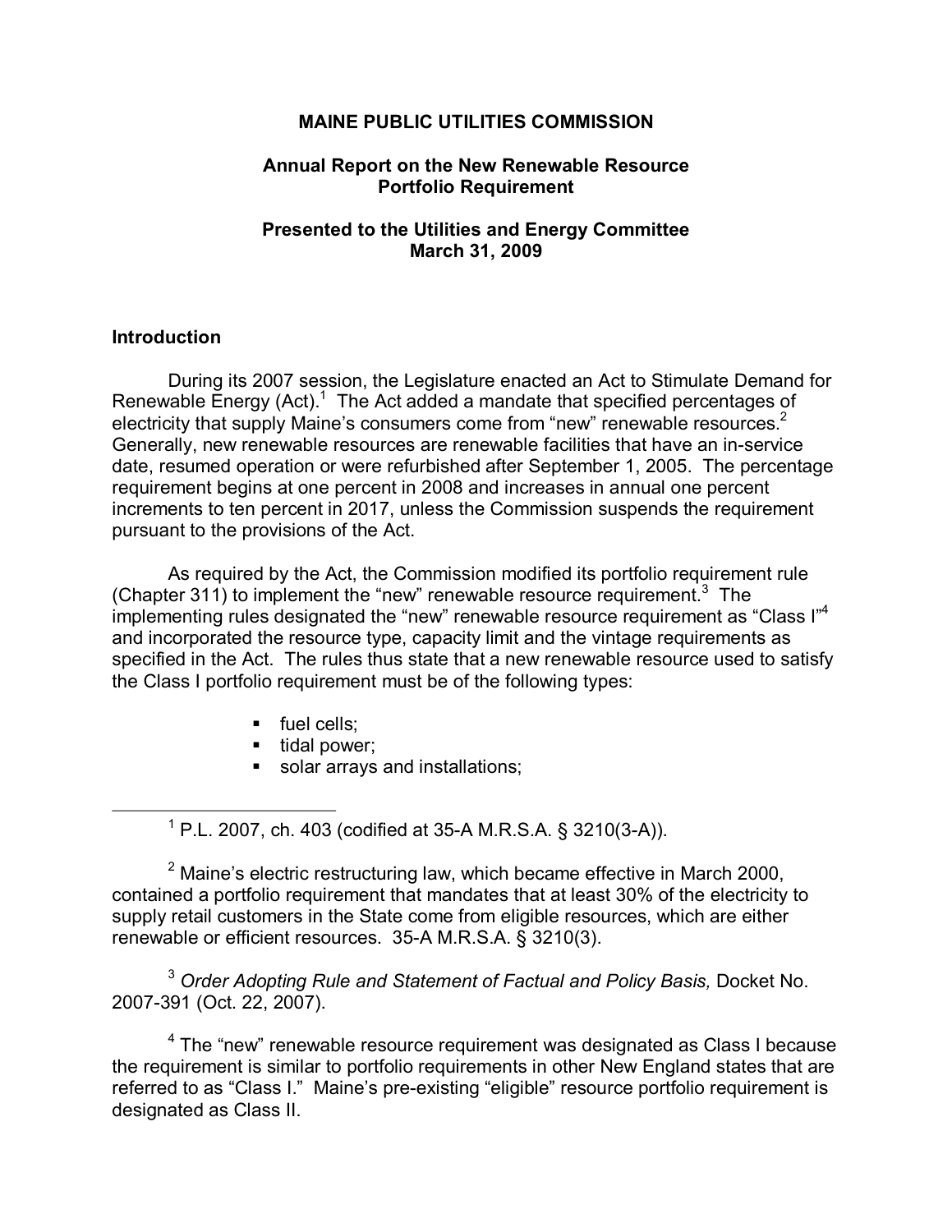- wind power installations;
- **geothermal installations;**
- **•** hydroelectric generators that meet all state and federal fish passage requirement; or
- **EXEDENT biomass generators, including generators fueled by landfill** gas.

In addition, except for wind power installations, the generating resource must not have a nameplate capacity that exceeds 100 MW. Finally, the resource must satisfy one of four vintage requirements. These are:

1) renewable capacity with an in-service date after September 1, 2005;

2) renewable capacity that has been added to an existing facility after September 1, 2005;

3) renewable capacity that has not operated for two years or was not recognized as a capacity resource by the ISO-NE or the NMISA and has resumed operation or has been recognized by the ISO-NE or NMISA after September 1, 2005; and

4) renewable capacity that has been refurbished after September 1, 2005 and is operating beyond its useful life or employing an alternate technology that significantly increases the efficiency of the generation process.

The implementing rules also establish a certification process that requires generators to pre-certify facilities as a new renewable resource under the requirements of the rule and provide for a Commission determination of resource eligibility on a case by-case basis.<sup>5</sup> The rule also specifies that the Commission may revoke a certification if there is a material change in circumstance that renders the generation facility ineligible as a new renewable resource.

As required by the Act, the rules contain an "alternative compliance mechanism" (ACM) that allows suppliers to pay specified amounts into the Renewable Resource Fund<sup>6</sup> in lieu of compliance with the new renewable resource portfolio requirement.<sup>7</sup> The rule established a base alternative compliance payment rate of \$57.12 per megawatt-hour that is adjusted annually based on the Consumer Price Index.

 $5$  Chapter 311, § 3(B)(4).

 $6$  The Renewable Resource Fund was established pursuant to 35-A M.R.S.A. § 3210(6) to be used to fund research, development and demonstration projects related to renewable energy technologies.

 $<sup>7</sup>$  Chapter 311, § 3(C).</sup>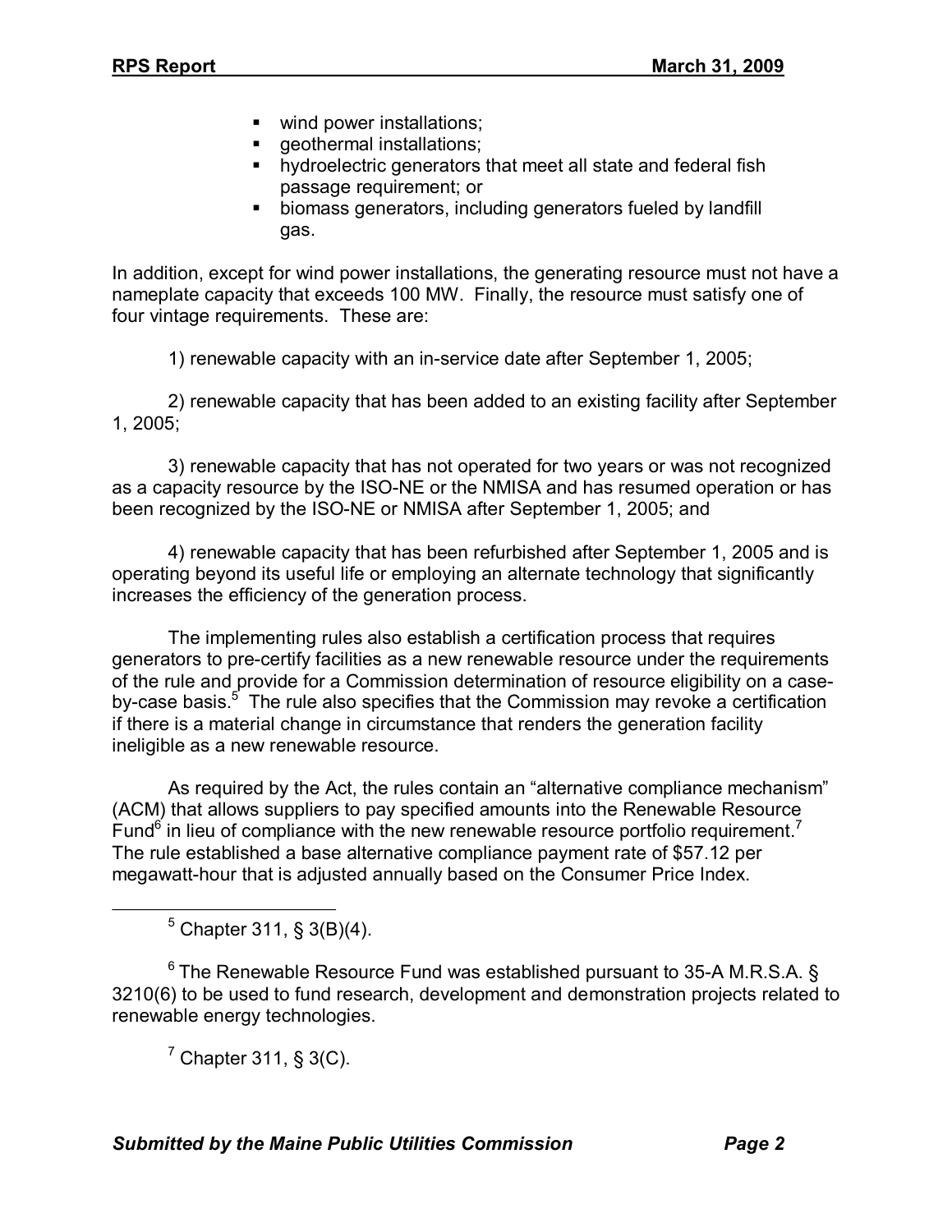The Act contains an annual reporting requirement on the status of Class I renewable resource development that is incorporated into the implementing rules.<sup>8</sup> The reporting provision specifies:

Annual Reports. No later than March 31, 2008 and annually thereafter, the Commission shall submit a report regarding the status of new renewable capacity resources in the State and New England, and compliance with the portfolio requirement required by this section to the joint standing committee of the Legislature having jurisdiction over utilities and energy matters. The report shall include, but is not limited to, a description of new renewable capacity resources available to meet the portfolio requirement required by this section, documentation of the loss of any existing renewable generation capacity in the State, the status of implementation of the new renewable resources portfolio requirement, including any suspensions pursuant to subsection D, and recommendations to stimulate investment in new renewable resources.

The Commission hereby submits it report to the Utilities and Energy Committee to describe the status of new in region renewable capacity and compliance with the portfolio requirement.

## **New renewable resources**

There are a significant number of new renewable resource projects planned for New England and the Eastern Canadian Provinces. The New England states (except for Vermont)<sup>9</sup> have new renewable resource portfolio requirements similar to that of Maine's Class I RPS requirement, which incrementally increases the required percentage of load that must be met by renewable resources over a period of years. In addition, low-carbon resource development is required to meet the targets of the Regional Greenhouse Gas Initiative (RGGI).

Generally, newly developed renewable resources located within or adjacent to New England can be used to satisfy the various New England state's portfolio requirements. As of mid-March 2009, the New England Independent System Operator (ISO-NE) had recorded 4,563 MW of renewable capacity in the transmission interconnection queue that would be eligible to meet Maine's Class I renewable requirement. The queue represents projects with transmission in-service dates between 2009 and 2014. There are 18 wind interconnection requests for projects in Maine comprising 1,247 MW in capacity. In the rest of New England, interconnection requests include over 2,672 MW of additional wind resources, 523 MW of biomass resources, and over 85 MW of hydro electric capacity. New Brunswick, Nova Scotia, Prince Edward Island, and Quebec are

 $8$  Chapter 311,  $\$$  3(E).

<sup>9</sup> Vermont has specified renewable resource portfolio targets.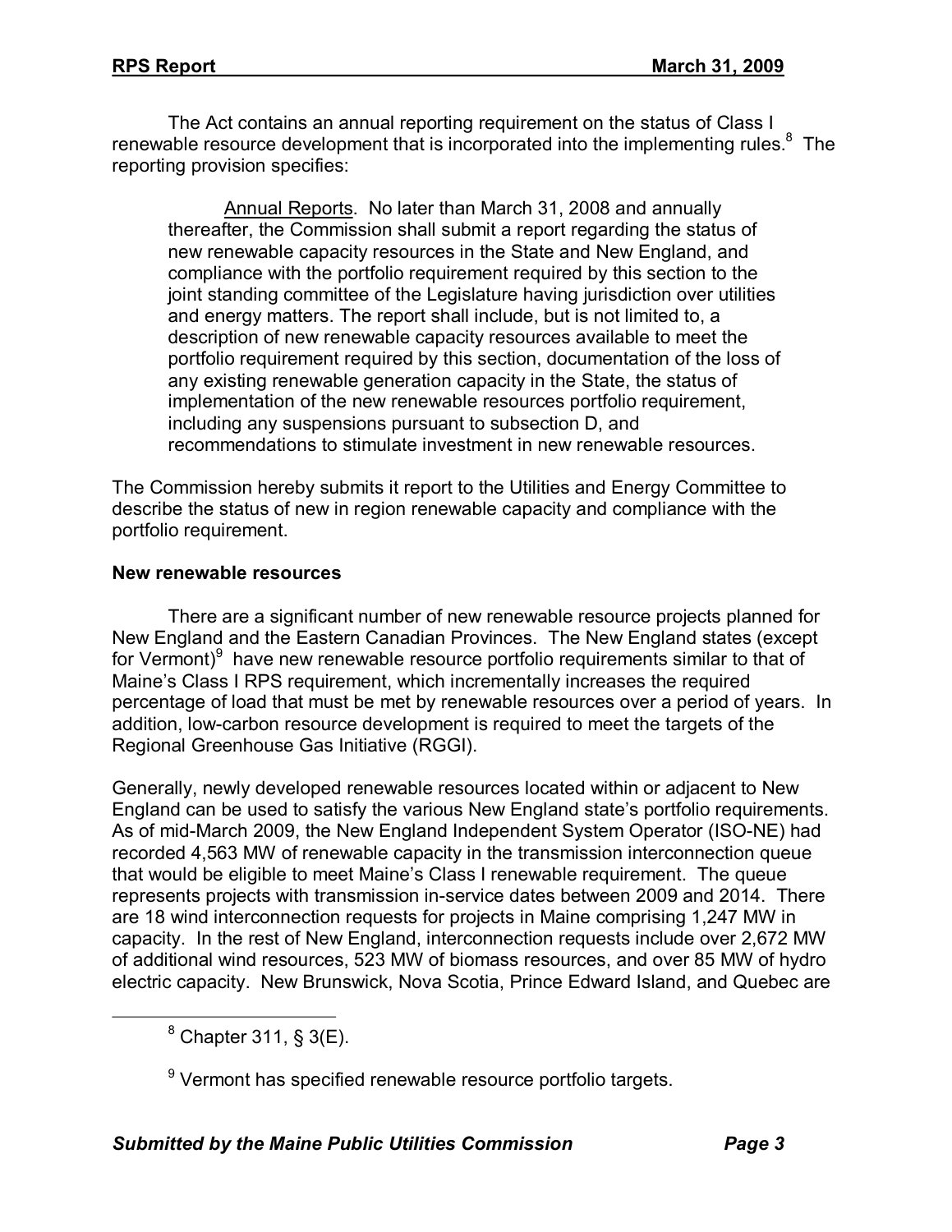working to develop approximately 13,000 MW of potential wind and hydro-electric resources, but significant transmission upgrades are necessary to bring these resources to New England.<sup>10</sup>

During 2007, the Boralex-Sherman (formerly Wheelabrator-Sherman) 19 MW biomass plant located in Stacyville Maine ceased operation several months after its long-term contract with Maine Public Service Company terminated. This plant remained down throughout 2008, and will continue to be inoperative for the foreseeable future.

A couple of new wind projects came on-line in Maine over the past year. One of those is the 57 MW Stetson Mountain wind project that began commercial operations in January of 2009. The other is a 4.5 MW wind project located in Freedom, which began operations in November 2008.

The primary indicator of whether new renewable resource development will be sufficient to meet Maine's portfolio requirement will be the degree to which compliance is satisfied through the ACM. In the event that a significant degree of compliance occurs through ACM over a number of years, this would indicate that the portfolio requirements in Maine and the other New England states are not satisfying their goals of fostering new renewable resource development in the region.<sup>11</sup> The Commission's first indication of the extent of the reliance on the ACM will occur in July 2009 when suppliers file their compliance report for calendar year 2008.

## **Implementation and Compliance**

As mentioned above, the implementing rules require generation facilities to be certified by the Commission as a Class I new renewable resource before such facilities can be used to satisfy Maine's new renewable resource portfolio requirement. To date, the Commission has certified over 20 facilities, totaling over 285 MW. However, not all of the facilities are in-service and many of the facilities are eligible portfolio requirements in other New England states. A list of the certified facilities is attached.

Electricity suppliers are required to demonstrate compliance with the one percent requirement for calendar year 2008 in a filing on July 1, 2009. Any retail electricity sales pursuant to a supply contract or standard offer service arrangement executed on or before September 20, 2007 are exempt from complying with the portfolio requirement until the end of the current term of the arrangement. At this time, the specific number or

<sup>&</sup>lt;sup>10</sup> ISO-NE NYISO and PJM, 2008 Northeast Coordinated Electric System Plan, at § 6.2 (Final Mar. 1, 2009).

 $11$  As required by the Act, the implementing rules specify that the Commission shall temporarily suspend the scheduled percentage increases in the new renewable resource requirement if reliance on the ACM in the aggregate is more than 50% of the statewide obligation in three consecutive years. Chapter 311, § 3(D)(1).